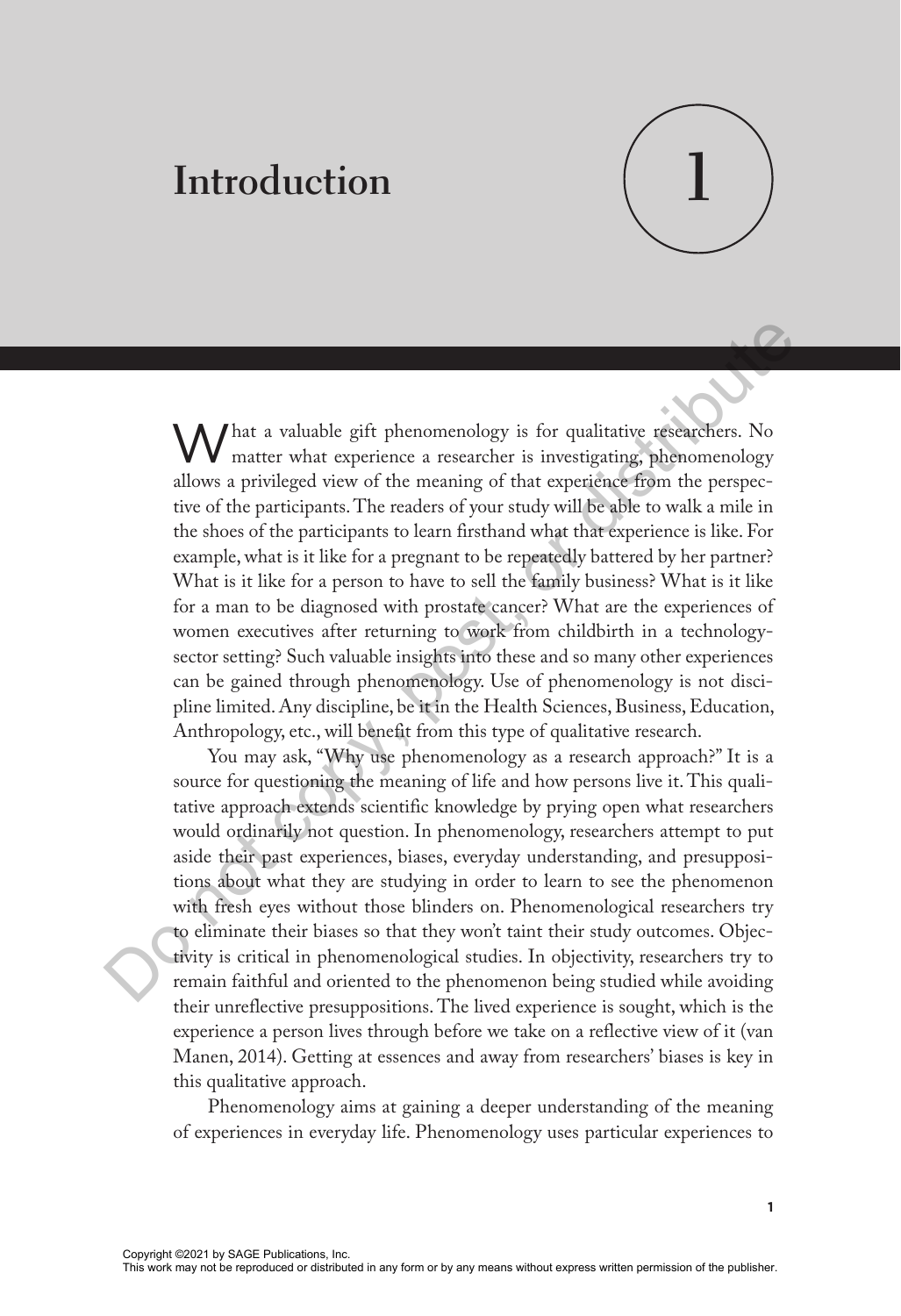inductively describe the general or universal essence, namely the heart and soul of the phenomenon. In phenomenological analysis, these individual experiences of participants are stripped away of the particulars to describe the essence of the experience, that is, what makes an experience what it is, and without it, it is not that experience. Based on the findings of phenomenological studies, effective interventions can be designed to yield the greatest impact. To be able to achieve these lofty goals of phenomenology, there is one caveat: Qualitative researchers must pay meticulous attention to its methodology.

This book has been a desire of mine for more than 20 years since I started teaching PhD students qualitative research methodology courses at the University of Connecticut. What I wished for each semester as I was filling out my required textbook order form for my courses was a textbook that concentrated on the different methodologies of descriptive and interpretive phenomenology. As a result, I needed to piece together multiple readings for my students on different phenomenological methodologies. I hope with the publishing of my textbook, other faculty and students will reap its benefits.

Many books have been published on the philosophy of phenomenology but not on its methodology. Yes, the philosophy of phenomenology that underpins research is critical, but attention must also be paid to methodology. There are two types of phenomenology: descriptive and interpretive phenomenology. In descriptive phenomenology, the essence of an experience is described. Interpretive phenomenology is also called hermeneutic phenomenology. Hermeneutics is the science of interpretation. Interpretation is viewed as critical to understanding. In hermeneutic phenomenology, understanding is achieved through co-constructing the data with the research participants as understanding is achieved through a continual movement between the parts and the whole of the text of the participants' descriptions. research is much parameterize multipularity and the methodology:<br>This book has been a desire of mine for more than 20 years since I started<br>teaching PhD students qualitative research methodology courses at the University o

Method slurring is a pervasive problem in qualitative research. Phenomenology is not exempt from this problematic issue. Often I have read phenomenological studies, for instance, where the researcher has combined aspects of more than one methodology together. Picking and choosing parts of different phenomenological methodologies and combining them in one study definitely lessens its methodological rigor. One reason for reviewers' rejecting a manuscript for publication in a journal is method slurring. Also, grant reviewers with expertise in qualitative research may assign a grant poor scores because of method slurring.

In a cross-disciplinary review of phenomenological studies to prepare for writing this book, it became apparent that often the studies lacked methodological rigor. For instance, though the study was labeled by its author as being a phenomenological study, there was no specific methodology identified. Was

#### **2** INTRODUCTION TO PHENOMENOLOGY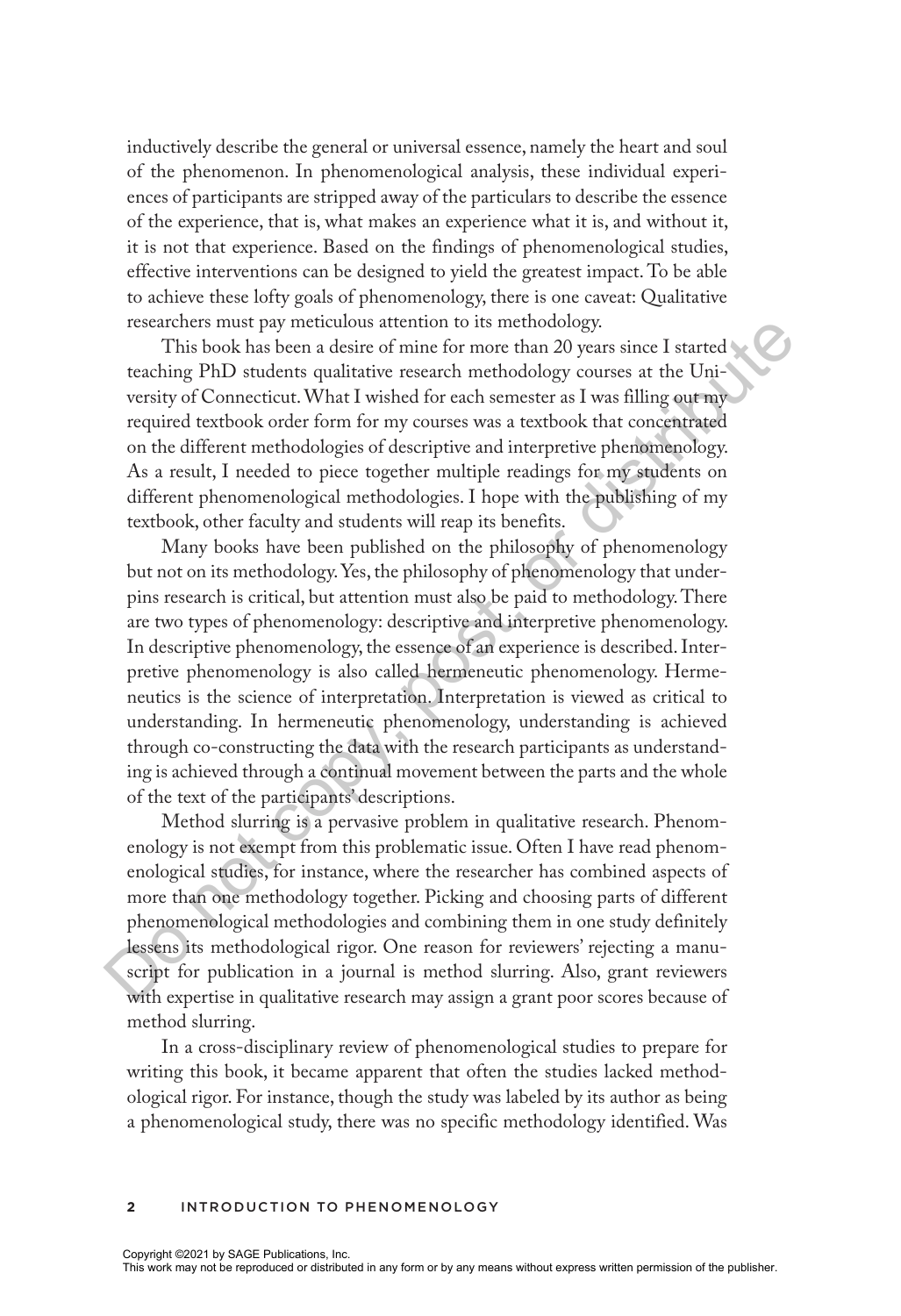it a descriptive phenomenological study or interpretive? Depending on which type, whose approach was used? Giorgi? van Manen? Colaizzi? These studies appeared to be more like generic qualitative research that does not follow a specific qualitative design. In other studies, even though researchers did identify which phenomenological approach they used, they did not stay true to that methodology. For instance, in Giorgi's approach, the researcher should not go back to the participants to validate the findings. However, some researchers did report they returned to the participants for member checking even though they stated they were using Giorgi's methodology. With this book, it is my hope that method slurring in phenomenological research will be decreased. Primary sources for each methodology are included in this book that should be used to guide researchers. So this is some of my rationale for designing this book to concentrate on methodology.

The audience for whom this book was written spans both faculty and graduate students. Professors who teach qualitative methodology courses, graduate students, junior faculty who are conducting a phenomenological study for the first time, and also senior faculty who haven't taken any qualitative methods courses are all appropriate audiences for this book. This book is also crossdisciplinary. It is written for faculty and students from all disciplines where qualitative research is conducted. Examples of these disciplines include Nursing, Business, Sociology, Social Work, Psychology, Nutritional Sciences, Sports Management, Physiotherapy, Occupational Therapy, Medicine, and Education. Faculty, students, and qualitative researchers from across the globe will benefit from this book, which has an international perspective. For each different descriptive and interpretive phenomenological methodology described in this book, there are international examples of research that used that specific approach. report they returned to the participants for member checking event though they stead they were using Giorgi's methodology. With this book, it is my hope<br>that method sluring in phenomenological research will be decreased. P

This book is divided into four parts. Part I briefly provides a beginning understanding of the philosophical underpinnings of the methodologies of descriptive and interpretive (hermeneutic) phenomenology. Part II focuses on descriptive phenomenology. It consists of four chapters describing Colaizzi, Giorgi, van Kaam, Moustakas's modification, and Dahlberg, Dahlberg, and Nyström's approaches. Part III concentrates on interpretive phenomenology. This section comprises four chapters: one each for van Manen, Benner, Dahlberg et al., and Smith, Flowers, and Larkin's methodologies. Part IV addresses evaluating, writing, and teaching phenomenology. The final chapter provides an example of using phenomenology to develop a research program. The Glossary follows the last chapter and gives definitions of the key terms found in this book. In the appendices can be found two study activities for students, plus both a descriptive and an interpretive phenomenological proposal.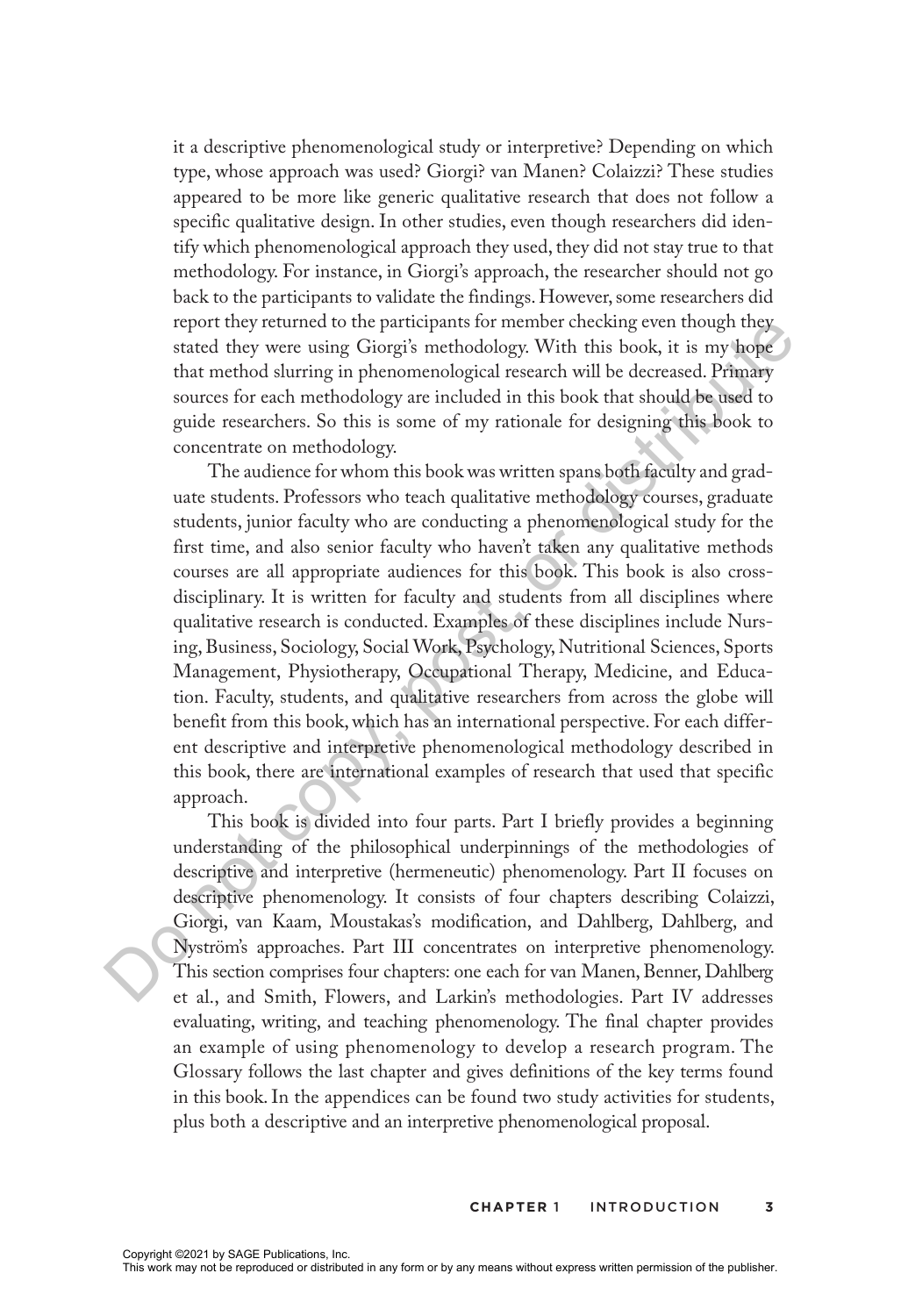### Chapter 2

To provide a little more in-depth description of what each chapter covers, we will start with Chapter 2. In order to provide a foundation for both descriptive and interpretive phenomenology, Chapter 2 briefly focuses on philosophy. As stated earlier, there are many books published on phenomenological philosophy for readers to consult, so here only a cursory discussion is provided. In Chapter 2, four philosophers are presented: Edmund Husserl, Martin Heidegger, Maurice Merleau-Ponty, and Hans-Georg Gadamer. Their philosophies provide the underpinnings for the different methodologies that follow in this book.

## Chapter 3

In Chapter 3, the spotlight shines on Paul Colaizzi's methodology of descriptive phenomenology. Each step involved in conducting a study using his approach is described. An example of a study based on Colaizzi's methodology from my research program on postpartum depression is detailed as an illustration. The chapter ends with examples of studies from a variety of disciplines across the globe whose researchers employed Colaizzi's approach. The purpose of these published studies and those included in the other chapters of this book is to illustrate details of how in reality studies are carried out using the focused methodology of each chapter. Mericau-Ponty, and Hans-Georg Gadamer. Their philosophies provide the<br>
underpinnings for the different methodologies that follow in this book.<br> **Chapter 3**<br>
In Chapter 3, the spotlight shines on Paul Colaizzi's methodology

#### Chapter 4

In Chapter 4, Amedeo Giorgi's descriptive phenomenological methodology is explained. The steps making up his approach are each described, and his study on jealousy is used to concretely illustrate his steps. Swedish researchers' study on the experience of being an autonomous individual while dependent on advanced medical technology is recounted to provide an example of Giorgi's methodology. Other international examples of published studies employing his approach are included in the chapter.

# Chapter 5

Adrian van Kaam's descriptive phenomenological methodology is the focus in Chapter 5. His 12-step approach is addressed and is supplemented by interdisciplinary examples of published studies to illustrate his methodology. Moustakas's modification of van Kaam's approach is frequently used by qualitative researchers, and so his modification is also included in this chapter.

#### Chapter 6

In Chapter 6 can be found Karin Dahlberg, Helena Dahlberg, and Maria Nyström's reflective lifeworld research methodology. Their approach begins

#### **4** INTRODUCTION TO PHENOMENOLOGY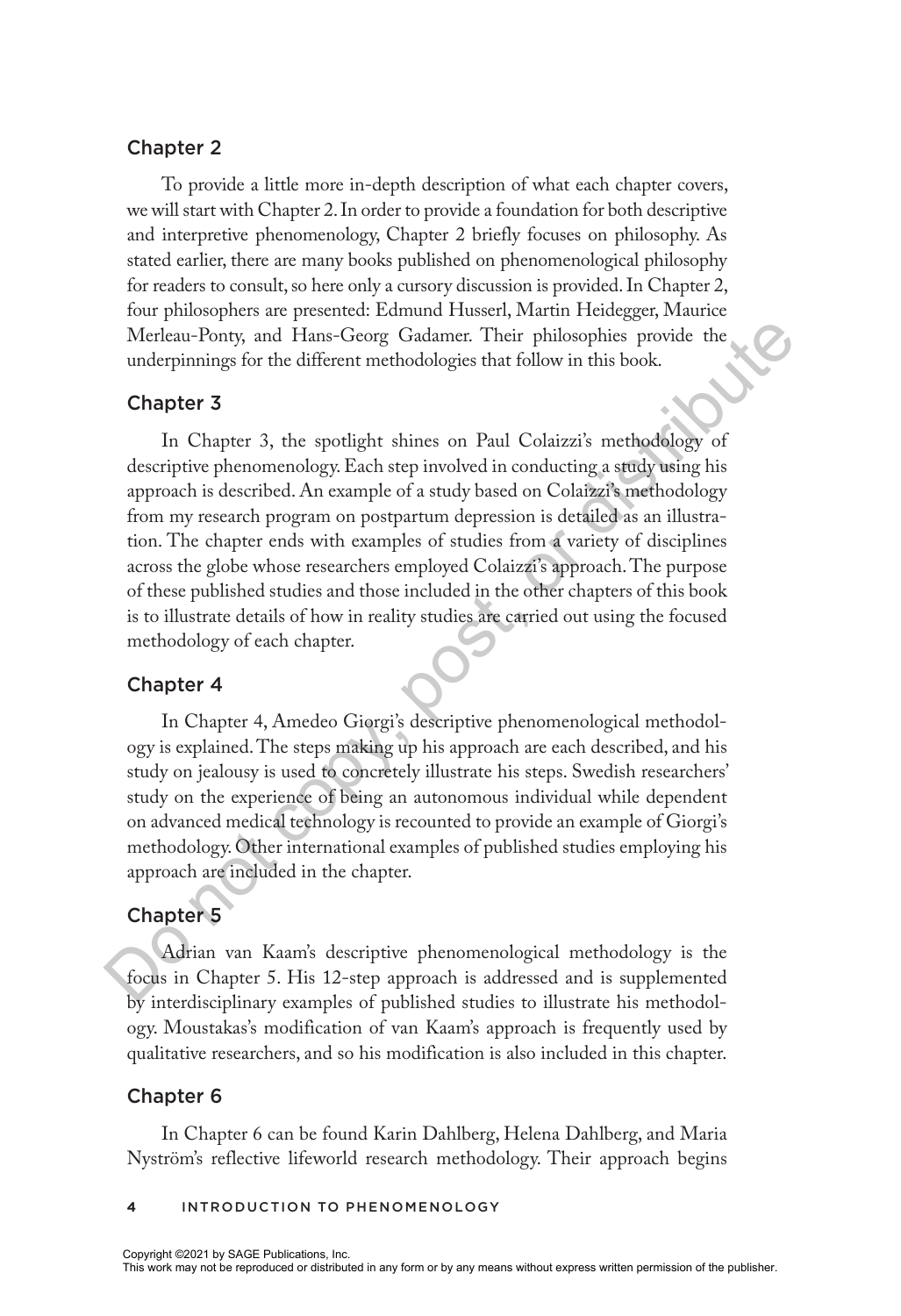with the art of "bridling", where researchers reflect on their experiences so they do not go unnoticed in the research process. Dahlberg and colleagues prefer the term "bridling" over "bracketing." Their methodology provides two types of analysis: one for a descriptive phenomenological study and one for an interpretive study. The focus of this chapter is on descriptive phenomenology using their reflective lifeworld approach. The chapter ends with a comparison of the five descriptive phenomenological methodologies of Colaizzi, Giorgi, van Kaam, Moustakas, and Dahlberg et al.

#### Chapter 7

Part III starts with Chapter 7, which centers on Max van Manen's interpretive phenomenological methodology. Addressed here are the six phases of his approach. In order to provide concrete examples of the application of his methodology, some international published studies from various disciplines are described.

#### Chapter 8

In Chapter 8, Patricia Benner's interpretive phenomenology is the focal point. Her methodology consists of multiple interrelated strategies, including thematic analysis, searching for paradigm cases, and analysis of exemplars. International examples of published studies from Iran and Switzerland that incorporated Benner's approach are included in this chapter to help illustrate her methodology. van Kaam, Moustakas, and Danlberg et al.<br>
Chapter 7<br>
Part III starts with Chapter 7, which centers on Max van Manens inter-<br>
price phenomenological methodology, Addressed here are the six phases of<br>
this approach. In order

## Chapter 9

Jonathan Smith, Paul Flowers, and Michael Larkin's interpretive phenomenological analysis (IPA) is concentrated on in Chapter 9. Their method comprises six steps, which are explained. Illustrating their approach are studies from the United States (U.S.), United Kingdom (UK), Canada, Israel, and Ireland.

# Chapter 10

The focal point in Chapter 10 is the second of Dahlberg et al.'s reflective lifeworld research, this time explaining their hermeneutic approach. A study conducted by Dahlberg and colleagues on inadequate care in emergency units is described to illustrate this approach. Additional examples of studies conducted by researchers in Sweden are included. This chapter concludes with a comparison of the four interpretive phenomenological methodologies addressed in Part III.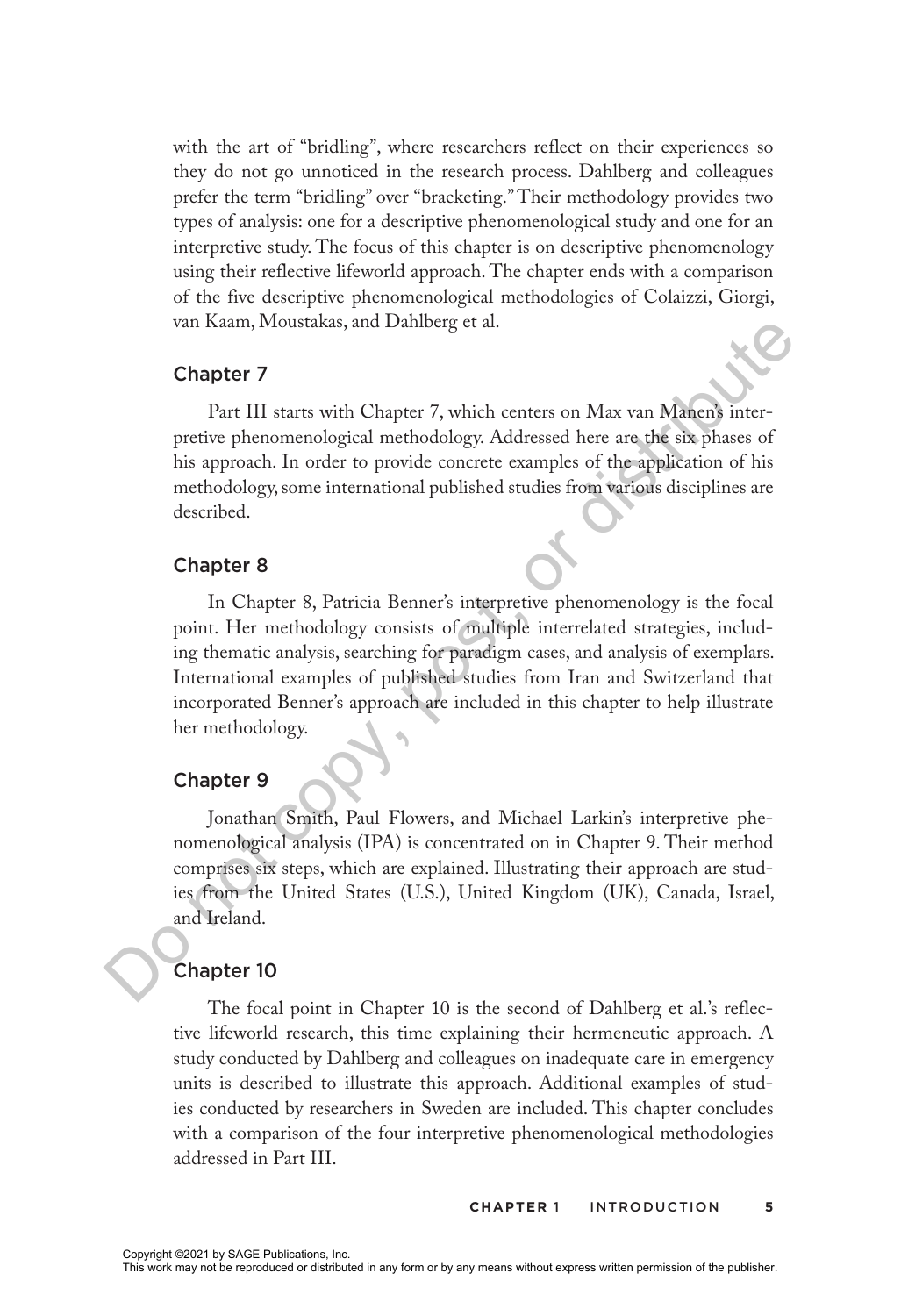# Chapter 11

Part IV begins with Chapter 11 where the target is evaluating the rigor of qualitative research. The debate over the terminology of trustworthiness versus reliability and validity is explored. Strategies for enhancing the quality of qualitative inquiry according to different phases of a research study are outlined. Criteria from two guides that specifically evaluate a phenomenological study are presented.

#### Chapter 12

Once a phenomenological study is complete, researchers' attention turns to the challenging task of writing. This is the focus of Chapter 12. There is an artistic craft involved in writing up phenomenological research in order to bring the riches of the findings to life. Creative strategies for presenting qualitative results are provided in this chapter along with specific examples of diagrams, figures, and tables I have used in publishing my own phenomenological studies. **Chapter 12**<br>
Once a phenomenological study is complete, researchers' attention tunes<br>
to the challenging task of writing. This is the focus of Chapter 12. There is<br>
an artistic craft involved in writing up phenomenologic

#### Chapter 13

Chapter 13 addresses developing a program of research using phenomenology. The previous chapters in this book have focused on conducting a single phenomenological study. In this chapter, I wanted to provide an example of how researchers can develop a research program using a series of phenomenological studies they have systematically conducted. One option for using these studies is to develop a middle-range theory.

#### Chapter 14

As faculty, we have a responsibility to prepare the next generation of phenomenological scholars. Here faculty teaching strategies come into play. Chapter 14 is devoted to teaching phenomenology. Teaching approaches that have been published are described. Next I share examples of my own teaching assignments in my qualitative methodology courses that I use with my PhD students at the University of Connecticut.

#### GLOSSARY

Key terms used in phenomenological research are defined here for quick reference.

#### **6** INTRODUCTION TO PHENOMENOLOGY